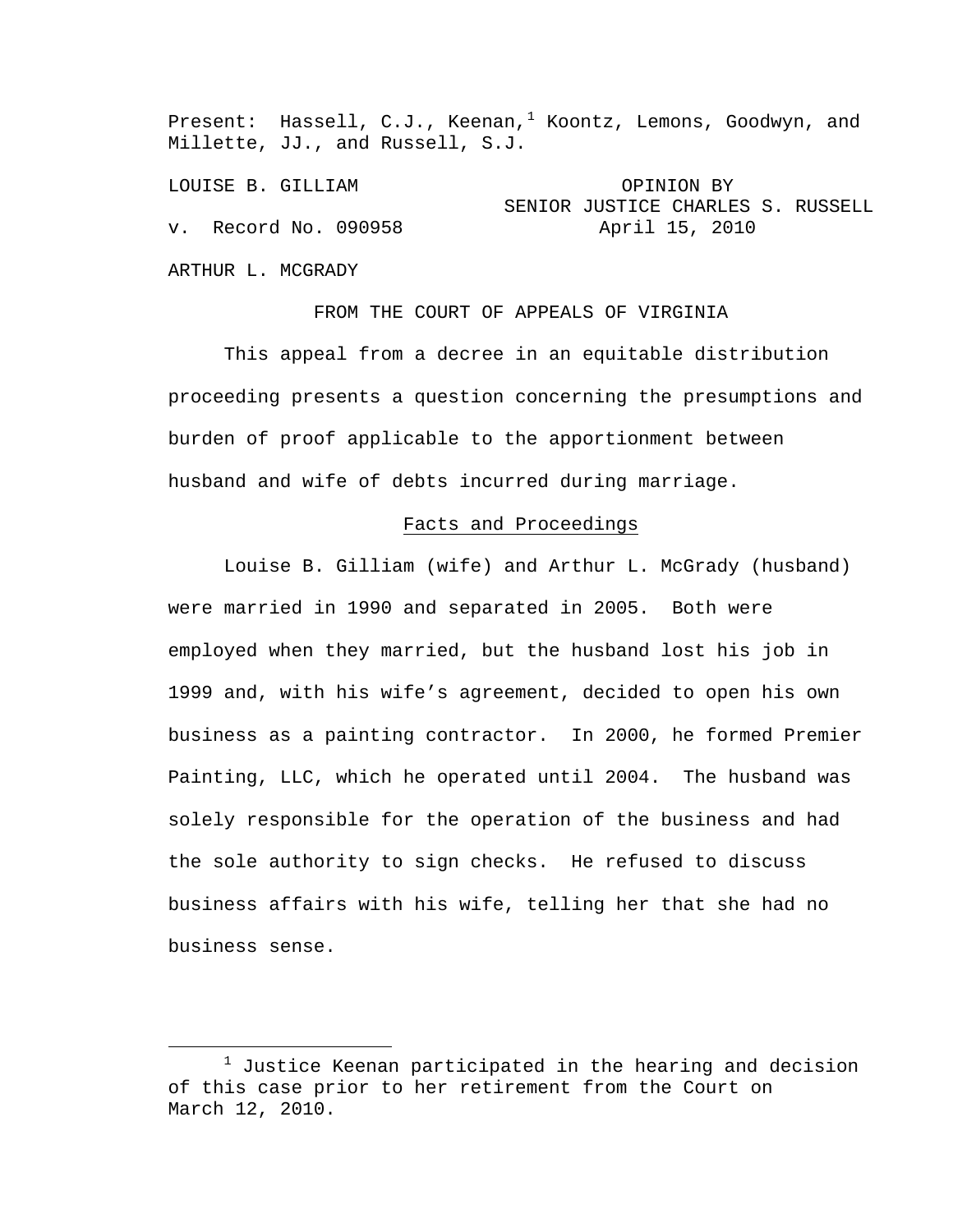In the first year of Premier Painting's operation, the wife became aware that the husband owed the Internal Revenue Service unpaid payroll taxes.<sup>[2](#page-1-0)</sup> She told him repeatedly that he must pay the taxes, but he responded that he could not afford to pay them and that she had no business sense. Although the wife raised this question with him at least monthly, the taxes remained unpaid.

 The husband decided to close Premier Painting in 2004. During the years of its operation, the business produced net revenue of approximately \$214,000. From this revenue, the husband transferred approximately \$53,350 to the wife's checking account to be used for household expenses. The husband testified that he had also paid some household expenses directly from his business account.

 Both parties were aware that they were living beyond their means and each considered the primary cause of their financial problem to be unnecessary expenses incurred by the other party. By October 2006, the husband owed the IRS \$118,287.69 in unpaid trust fund taxes, penalties and interest. He also owed \$103,820 for his unpaid personal

<span id="page-1-0"></span> <sup>2</sup>  $2$  Employers are required by federal law to withhold federal income taxes and social security taxes from employees' wages as "a special fund in trust for the United States." Such withholdings are called "trust fund taxes." Slodov v. United States, 436 U.S. 238, 243 (1978).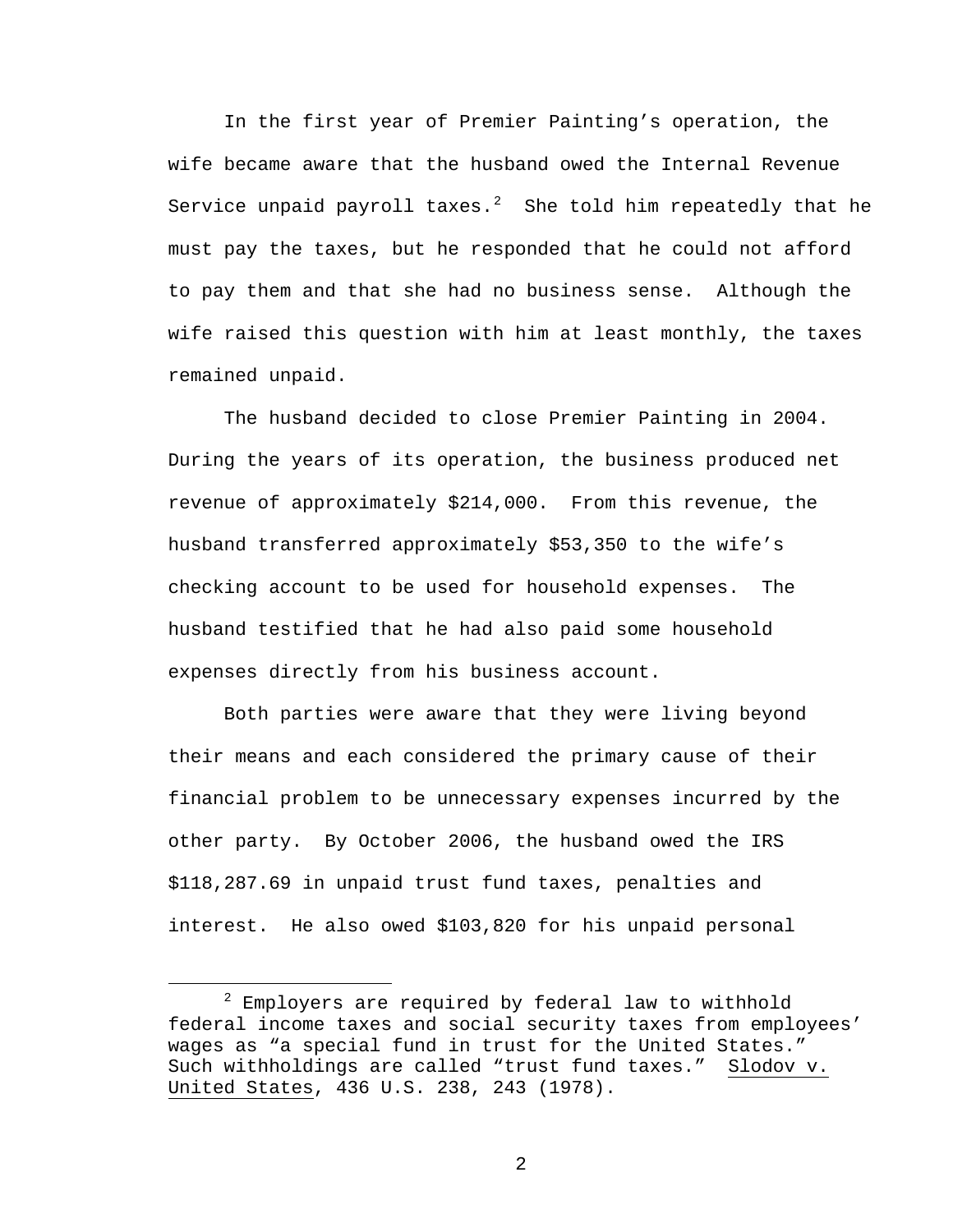federal income taxes and \$13,969.36 for his unpaid Virginia income taxes. $3$ 

 In October 2006, the wife filed a complaint for divorce and equitable distribution of the couple's property in the Circuit Court of Albemarle County, based on a one-year separation. At the trial, the principal issue was the wife's liability, if any, for the unpaid trust fund taxes, including penalties and interest, incurred by Premier Painting during its years of operation. The circuit court ruled that although there was no specific evidence of where the money saved from non-payment of the trust fund taxes went, the court found that both parties had benefited from the non-payment, and that the wife had the burden of showing how and why the debt was incurred and the "purpose of the expenditure [of the proceeds] of the debt." The court ruled that the trust fund taxes, including penalties and interest, were marital debt.<sup>[4](#page-2-1)</sup>

 The wife appealed to the Court of Appeals presenting only the questions whether the circuit court had erred in holding that the trust fund taxes were marital debt and that the wife

<span id="page-2-0"></span> $\overline{\phantom{a}}$  3  $3$  The income taxes are not involved in this appeal. The parties had been filing separate income tax returns since 2001.

<span id="page-2-1"></span><sup>&</sup>lt;sup>4</sup> Because the wife had made efforts to secure payment of the trust fund taxes as early as 2001, the court ordered the husband to pay 65% of the penalties and interest due; the wife to pay 35%. The principal amount of the taxes due was to be divided equally between the parties.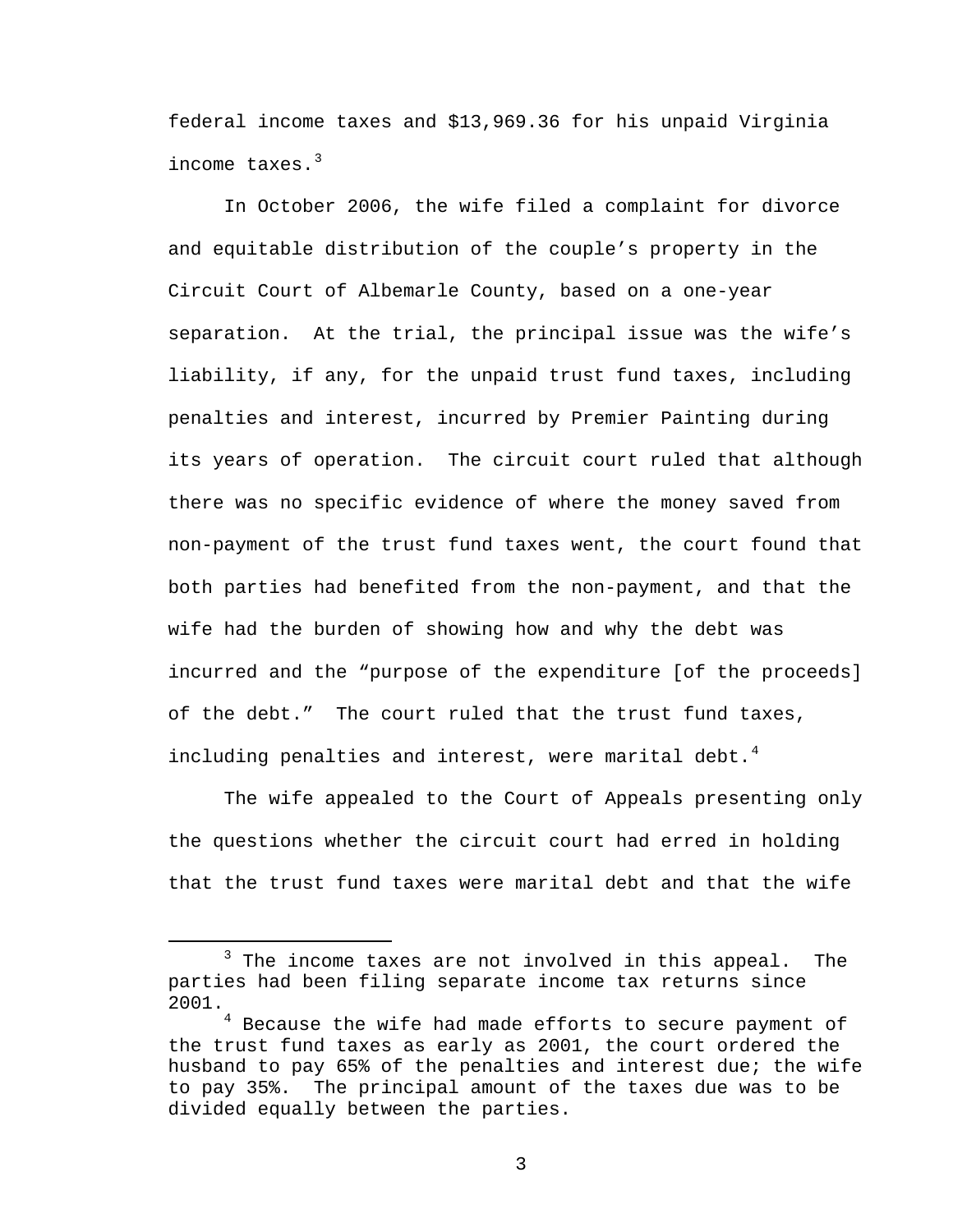had the burden of proving that they were not. A panel of the Court of Appeals, in a unanimous published opinion, held that the circuit court did not err in placing the burden of proof on the wife, further ruling that debt should be treated like property, subject to a statutory presumption that it is marital unless one party carries the burden of proving that the debt is separate. The Court's opinion states:

 While the statute only creates a presumption for "all property" acquired during the marriage, we see no principled reason why the presumption should not apply to debt acquired during the marriage. Property and debt are both components of an equitable distribution award.

Gilliam v. McGrady, 53 Va. App. 476, 483, 673 S.E.2d 474, 478 (2009). Although the Court of Appeals approved the circuit court's ruling with respect to the burden of proof, its final order reversed the case in part, holding that the circuit court had erred in failing to properly consider the statutory factors required to classify the trust fund tax debt. The Court remanded the case to the circuit court "to consider the purpose of the trust fund tax debt, as well as who benefited from it, in order to classify that debt as marital or separate . . . ." Id. at 488, 673 S.E.2d at 480. We awarded the wife an appeal.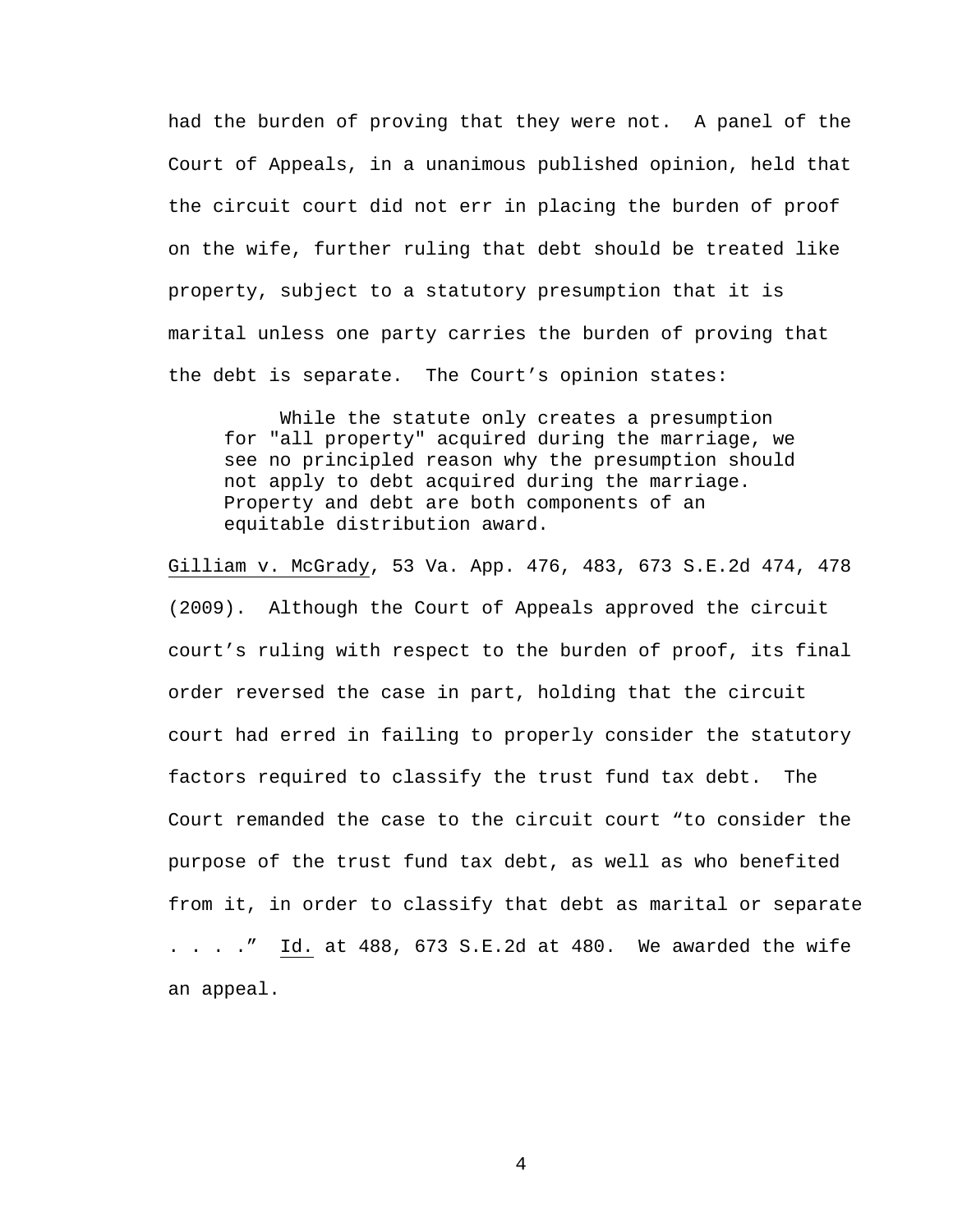## Analysis

 The wife assigns no error to that part of the opinion of the Court of Appeals that reverses the circuit court's judgment for failure to give proper consideration to the statutory factors required to classify the debt. We agree with the reasoning of the Court of Appeals explaining that ruling and, for the reasons stated in the opinion of the Court of Appeals, we will affirm that part of its order remanding the case to the circuit court for proper consideration of those factors. Accordingly, we will confine our consideration to the questions of presumptions and burden of proof. Because these are pure questions of law concerning statutory interpretation, we review them de novo. Antisdel v. Ashby, 279 Va. 42, 47, 688 S.E.2d 163, \_\_\_ (2010).

 The equitable distribution statute, Code § 20-107.3, provides for the classification, in matrimonial causes, of assets and debts differently. Code § 20-107.3(A) empowers the circuit courts to determine the legal title to property between spouses, to determine its ownership and value, and to classify property as marital or separate property in accordance with the detailed rules set forth in subsection  $(A)(3)$  of that statute. Subsection  $(A)(2)$  of the statute expressly creates a presumption that all property acquired by either spouse during marriage is marital property and places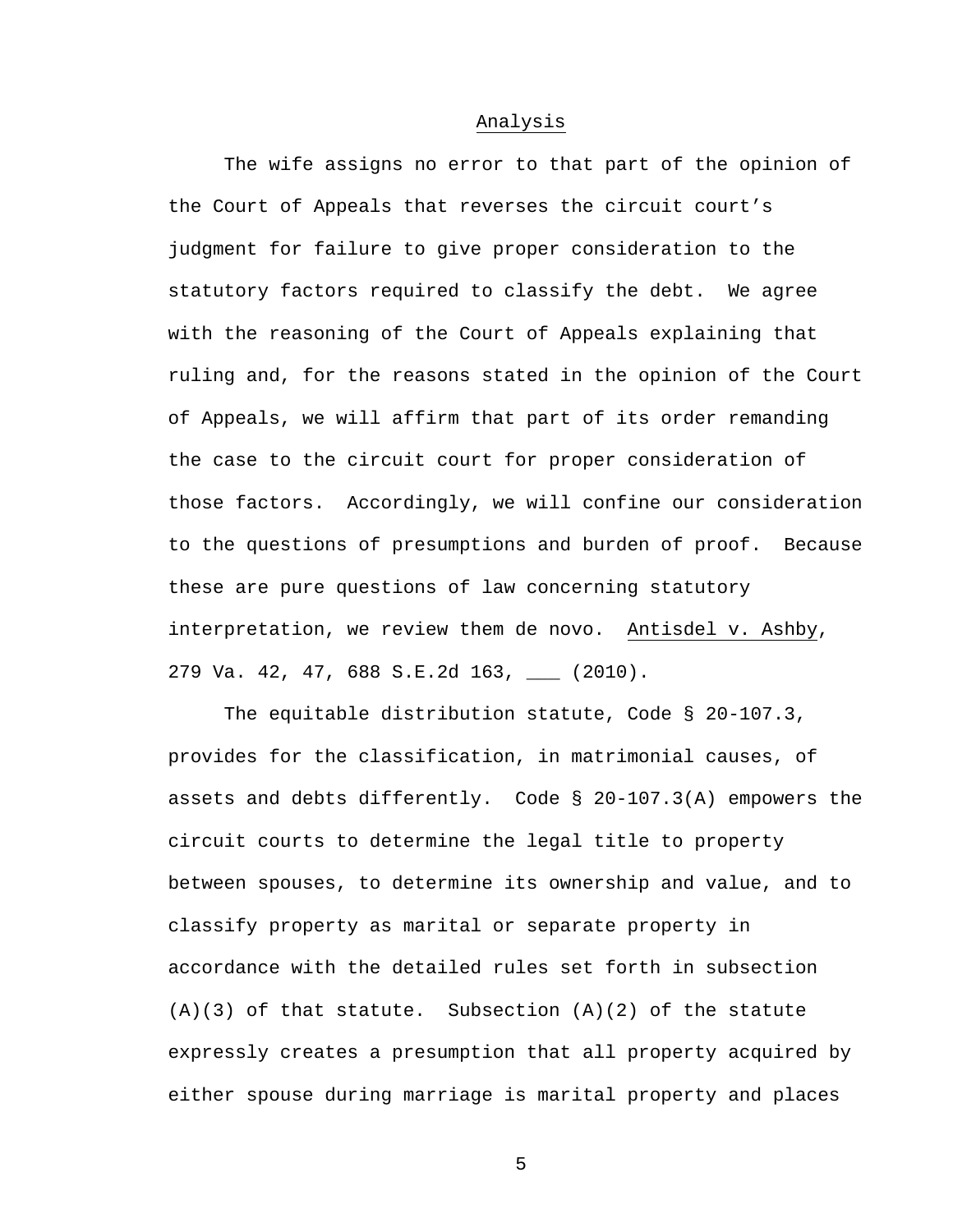the burden of proving otherwise on the party claiming that it is separate property.

 There is a marked contrast between that treatment of assets and the legislative prescription, in the same statute, for the apportionment of debts in an equitable distribution proceeding. Code § 20-107.3(C) provides in pertinent part:

The court shall also have the authority to apportion and order the payment of the debts of the parties, or either of them, that are incurred prior to the dissolution of the marriage, based upon the factors listed in subsection E.

Subsection (E) provides, in pertinent part:

[T]he apportionment of marital debts, and the method of payment shall be determined by the court after consideration of the following factors:

. . . .

7. The debts and liabilities of each spouse, the basis for such debts and liabilities, and the property which may serve as security for such debts and liabilities;

. . . .

11. Such other factors as the court deems necessary or appropriate to consider in order to arrive at a fair and equitable monetary award.

The equitable distribution statute contains no provisions creating a presumption or allocating a burden of proof with regard to the apportionment of debts between spouses.

 Equitable distribution proceedings ancillary to divorce are entirely creatures of statute, first introduced into the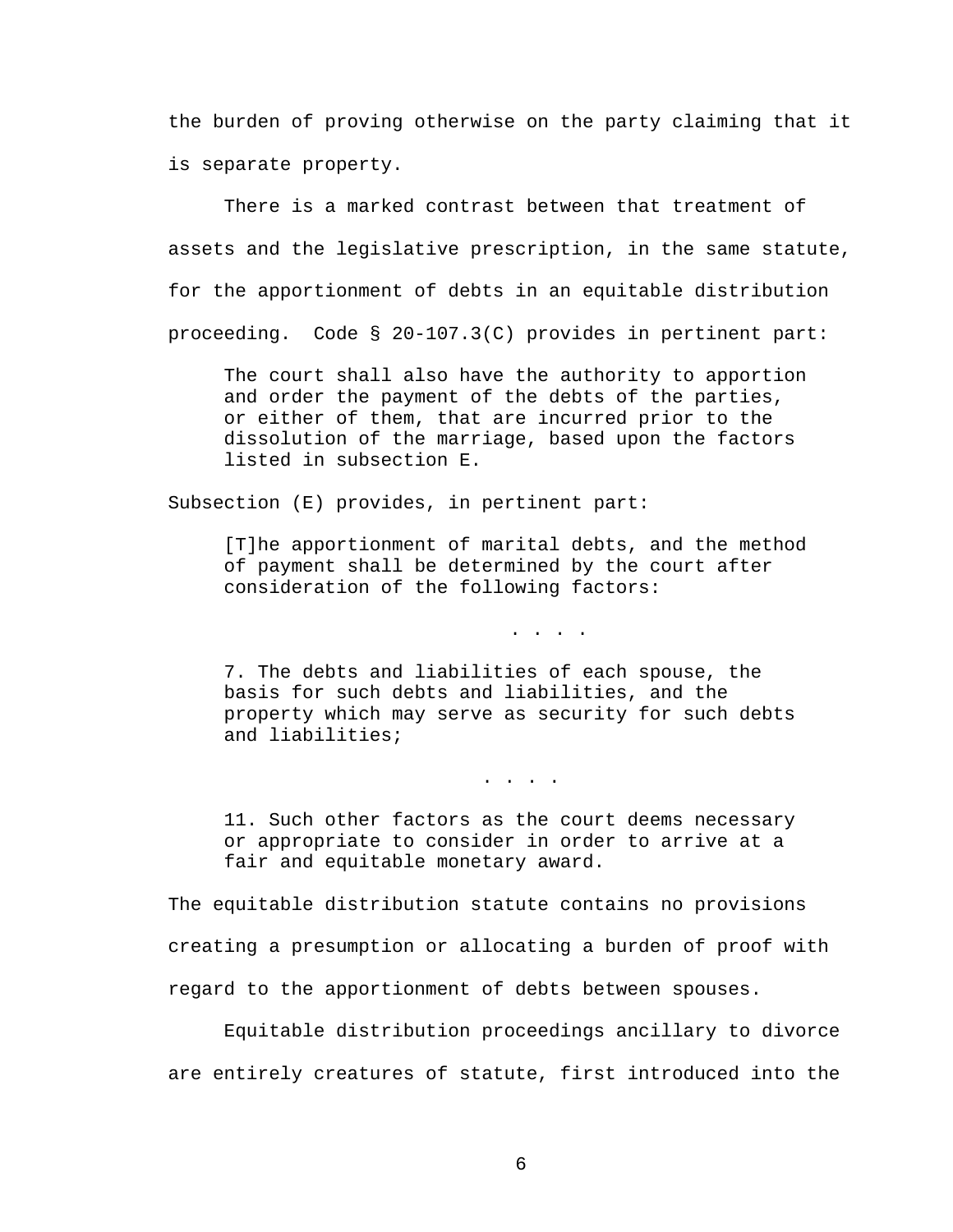law of Virginia in 1982. 1982 Acts ch. 309; see also Rexrode v. Rexrode, 1 Va. App. 385, 394, 339 S.E.2d 544, 549, (1986). It is not the function of the courts to add to or amend clear statutory language. BBF, Inc. v. Alston Power, Inc., 274 Va. 326, 331, 645 S.E.2d 467, 469 (2007); see also Anderson v. Commonwealth, 182 Va. 560, 566, 29 S.E.2d 838, 841 (1944) ("Courts are not permitted to rewrite statutes"). We will assume that the General Assembly chose its language with care and will apply it as written. Barr v. Town & Country Props., Inc., 240 Va. 292, 295, 396 S.E.2d 672, 674 (1990).

 In framing Code § 20-107.3, the General Assembly clearly knew how to create a presumption and allocate the burden of proof, having explicitly done just that with respect to assets, in enacting subsection  $(A)(2)$ . For policy reasons that can be well imagined, the General Assembly chose to omit parallel provisions with respect to debts, giving to the courts only the general guidance contained in subsection  $(E)(7)$  and  $(11)$ , quoted above.<sup>[5](#page-6-0)</sup>

<span id="page-6-0"></span> $\frac{1}{5}$  $5$  A presumption that all debts incurred during marriage are marital would have a negative effect on the stated legislative goal of "arriv[ing] at a fair and equitable monetary award." Code  $\S$  20-107.3(E)(11). That effect is clearly illustrated by the circumstances of the present case. The wife had no knowledge of the business affairs of Premier Painting and no means of controlling its non-payment of taxes. Far from condoning or encouraging the husband's failure to pay them, she insisted that they be paid as soon as she became aware of the situation and immediately began filing separate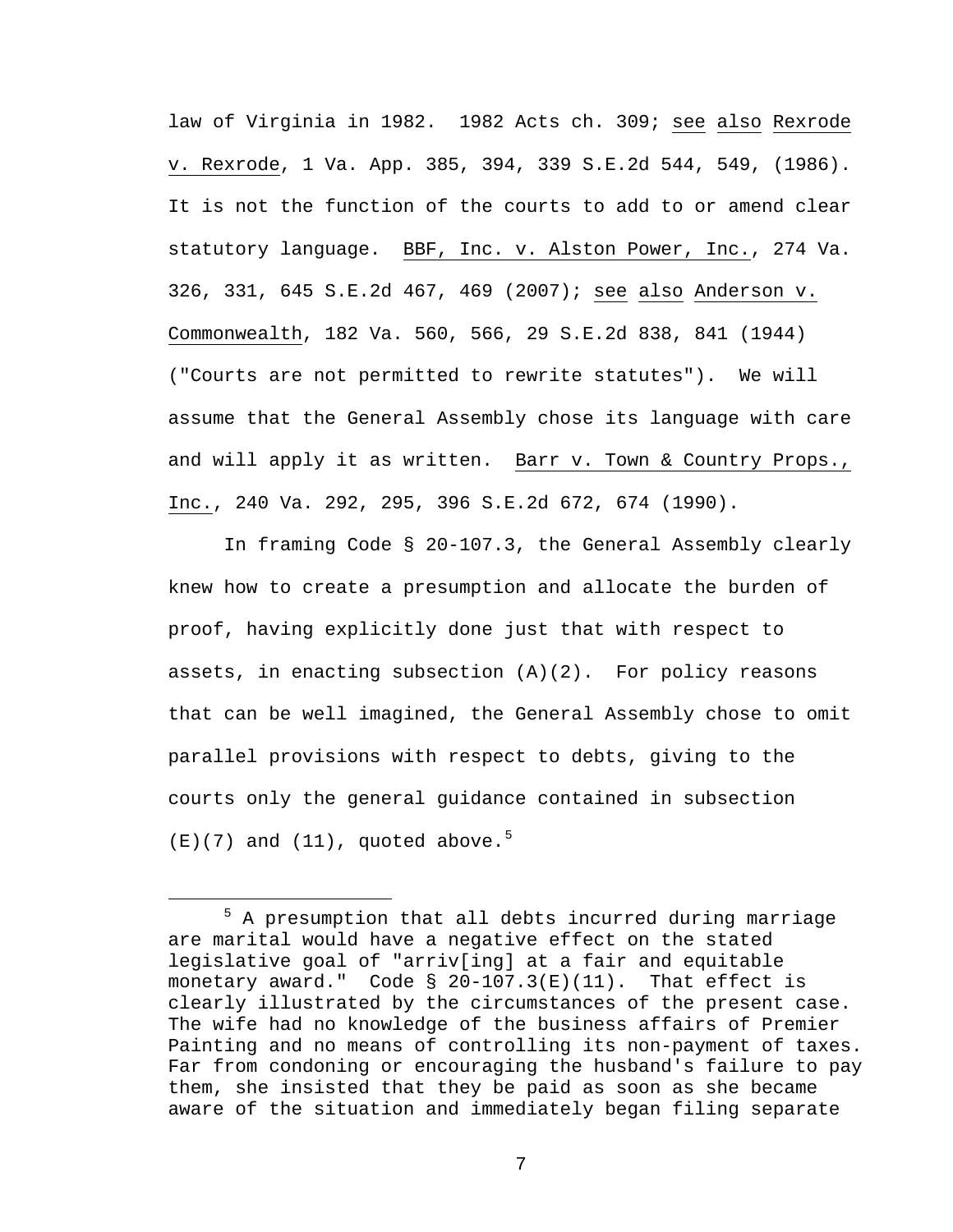We conclude that no presumption exists with respect to the classification of debts incurred by spouses during marriage, individually or jointly. Instead, traditional rules concerning the allocation of the burden of proof apply. Thus, the party proving that a debt was jointly incurred makes a prima facie showing that the debt is marital, shifting to the party contending otherwise the burden of persuading the court that the debt was separate. Conversely, proof that a debt was incurred by a single spouse makes a prima facie showing that the debt is separate, shifting to the party contending otherwise the burden of persuading the court that it was marital. In making its decision, the court will be guided by the factors set forth in Code § 20-107.3(E) "in order to arrive at a fair and equitable monetary award."

## Conclusion

 Because the circuit court and the Court of Appeals erred by applying a presumption that the debt to the IRS individually incurred by the husband for unpaid trust fund taxes was a marital debt and in placing the burden on the wife to prove otherwise, we will reverse the judgment of the Court

i<br>Li

income tax returns. Because the husband kept his business affairs secret from her, she had no way of knowing the extent to which the husband's failure to pay taxes may have benefited the family's finances, if at all. As the circuit court found, there was no specific evidence of where the money went that had been obtained from the husband's non-payment of taxes.